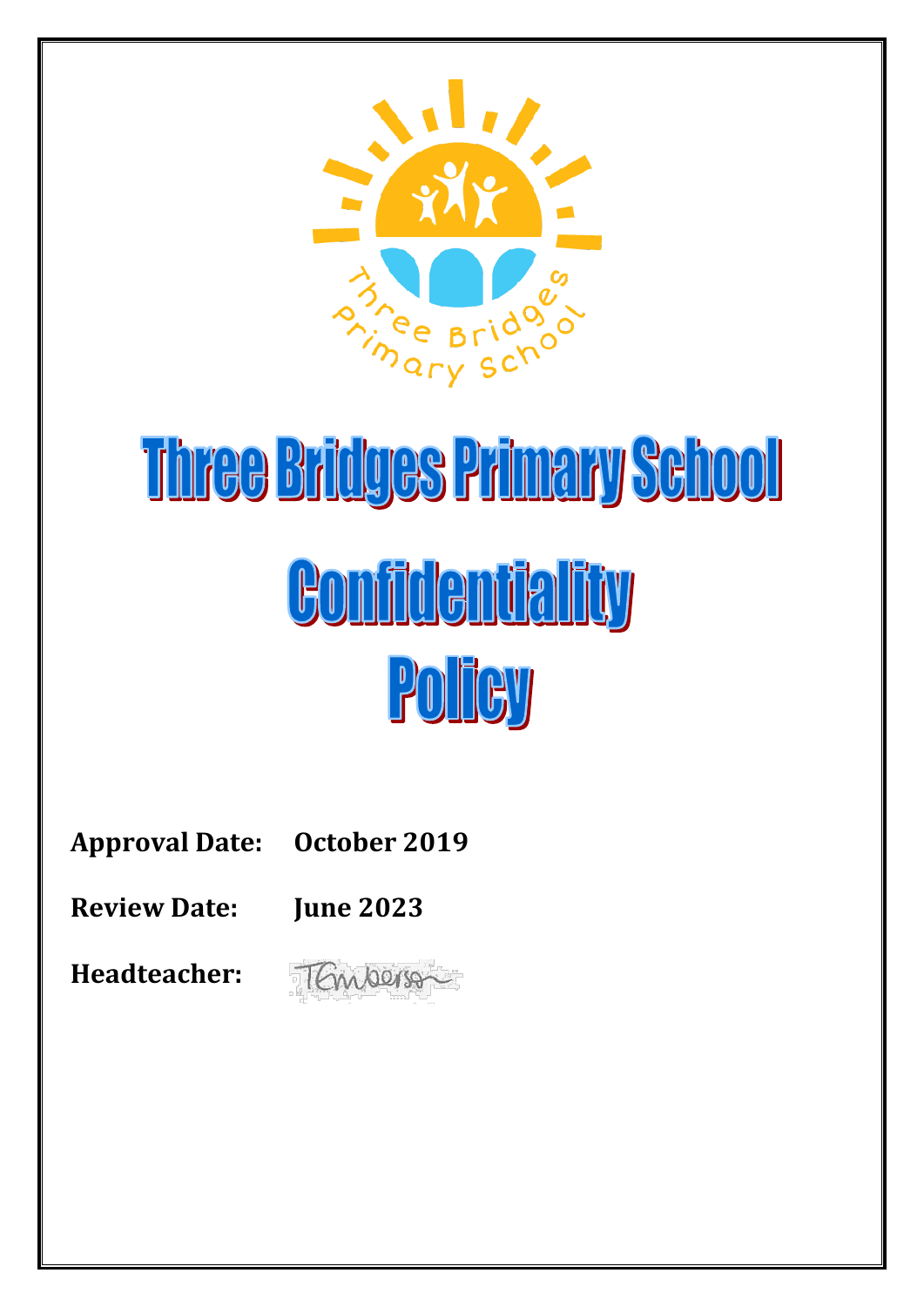# **This school is committed to safeguarding and promoting the welfare of children and young people and expects all staff and volunteers to share this commitment.**

Three Bridges Primary School is a school at the heart of its community where the sense of wonder in each child is awakened, where each is valued as an individual and where gifts and talents are discovered and achievements are celebrated.

# **Related policies and documents:**

Anti-bullying & Friendship Behaviour Management Child Protection Equality Scheme for Equal Opportunities, Race, Gender & Disability Physical Intervention Policy Safeguarding & Child Protection Sex and Relationships Education Acceptable Use Confidential Reporting Data Protection

# **Related Legislation:**

**Human Rights Act 1998:** Gives everyone the right to "respect for his private and family life, his home and his correspondence," unless this is overridden by the "public interest, "e.g. for reasons of Child Protection, for the protection of public safety, public order, health or morals or for the rights and freedoms of others.

**Data Protection Act 1998:** Applies to: personal data of living, identifiable individuals (not anonymised data); manual and electronic records. Schools need to be clear, when collecting personal data, of the purposes for which it will be used and should have policies to clarify this to staff, pupils and parents/carers.

**Freedom of Information Act 2000**: Amends the Data Protection Act. It gives everyone the right to request any records a public body, including schools, holds about them. A school may withhold information it has if it is considered the information may damage the recipient, if disclosed. Schools" data or record keeping policy should also cover the requirements of this Act.

# **Rationale**

Three Bridges Primary School is committed to the provision of a safe and secure learning environment for every child and respects every individual's and family's right to privacy, whilst ensuring that we offer high quality care and education. All of our staff and visitors are expected to work within the guidelines of this policy which conform to recent legislation and government guidelines.

We recognise our responsibilities relating to holding, using and safeguarding information received.

In practice this means:

Making it clear that information is shared on a "need to know" basis.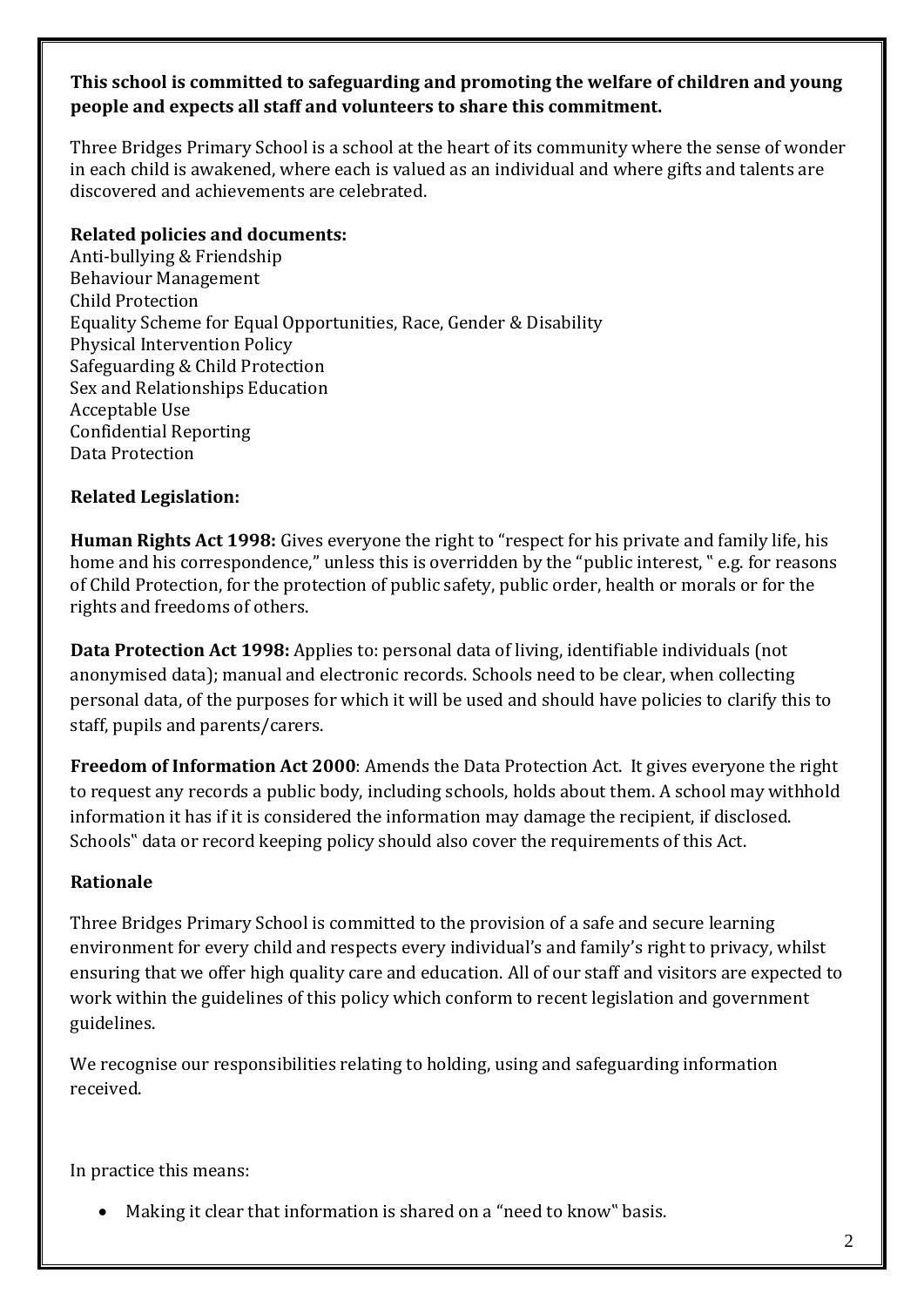- Not discussing personal information relating to any of our stakeholders (i.e. those who are connected with our school) in a general way or where it may be overheard.
- Keeping all personal records confidential.
- Using teaching methods which protect confidentiality.

# **Objectives**

Through the implementation of our Confidentiality Policy we will ensure that:

- Stakeholders are protected at all times.
- All staff and visitors have clear, unambiguous guidance as to their legal and professional roles.
- Good practice is shared throughout our school and understood by all stakeholders.

We will achieve our objectives through:

- Issuing clearly defined procedures.
- Providing consistent messages in school relating to handling information, once it has been received, providing training where necessary.
- Fostering an ethos of trust within our school.
- Publishing our Confidentiality Policy.

# **Procedures:**

- 1. All information about individual stakeholders, however obtained (e.g. from personal records/through observation/through meetings/through situations that arise during class, playtime or outside school), is private and will only be shared with those who have a need to know (i.e. those who need the information in their professional capacity). Information which relates to any individual stakeholder or brings our school into disrepute will never be posted or shared online, through any means including all areas of social media (e.g. Facebook, Twitter). Staff, regular visitors and volunteers understand that this is a requirement during and after their time at our school and confirm this through signing a statement of confidentiality (*Appendix 1*).
- 2. Even when information appears to be widely known, it will not be assumed by those immediately involved that it is appropriate to discuss or share this information further.
- 3. All social services, medical and personal information will be held in a safe and secure place which cannot be accessed by individuals other than nominated school staff. It will be considered whether the staff concerned have access to all, or only some, of the information.
- 4. Personal information such as social services reports, speech therapy, medical reports, SEN reports, minutes of meetings etc. will be circulated, where necessary, in sealed envelopes and once read will be returned to the appropriate person for secure filing.
- 5. Correspondence to parents/carers relating to social services, medical and personal information will be either posted or handed directly to the parent/carer, not via book bags.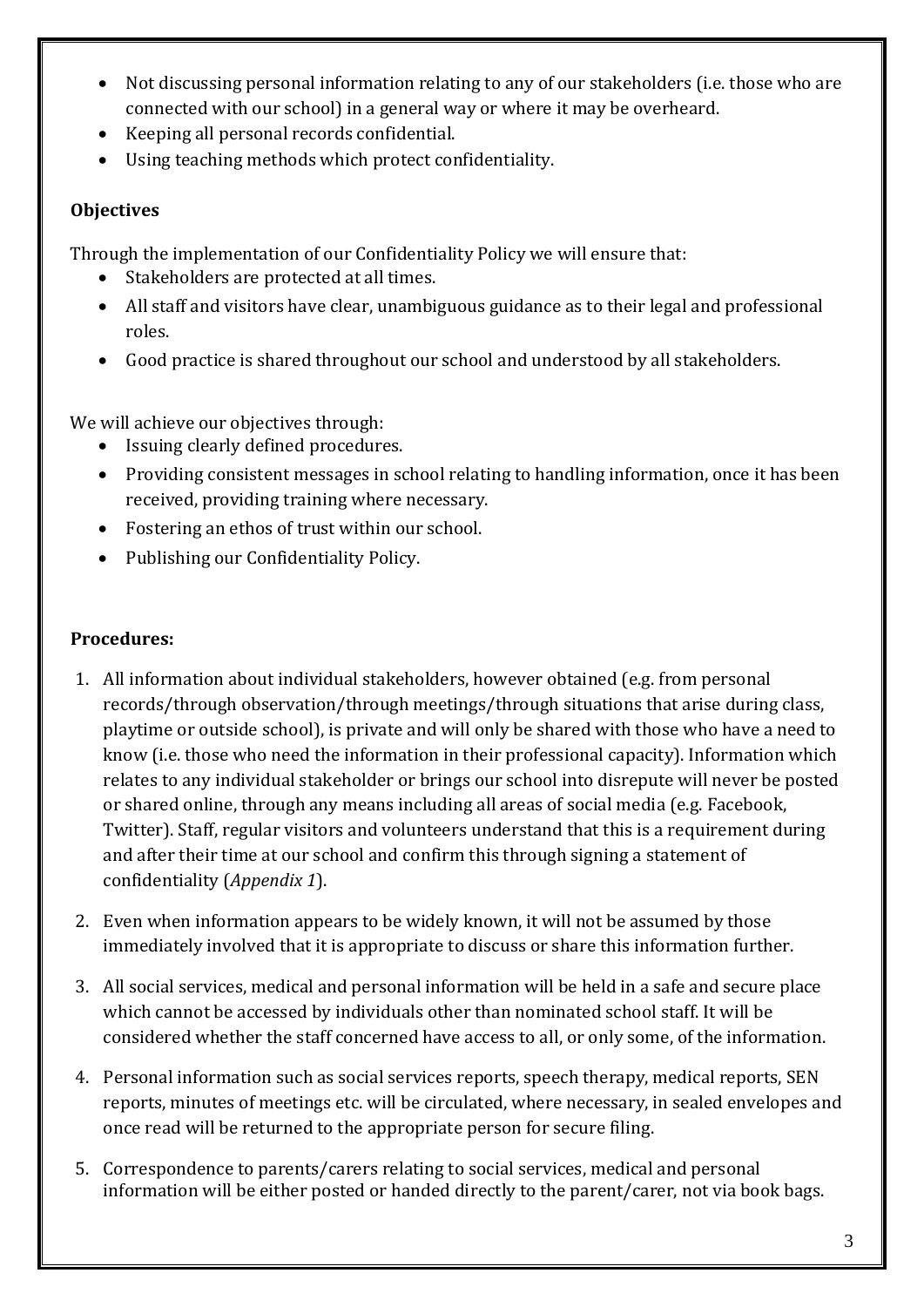- 6. Confidentiality will be maintained when distributing class information.
- 7. Logs of administration of medication to children will be kept secure and each child will have their own individual log.
- 8. An appointed Child Protection Officer receives regular training. Child protection procedures are understood by all staff and training is undertaken regularly.
- 9. Adults are aware of the procedures relating to allegations against a member of staff.
- 10. Staff are always available to talk to both children and parents/carers about issues that are causing concern. We encourage children to talk to parents/carers about issues and may, in some cases, support children to talk to their parents/carers.
- 11. Parents/carers and children will be made aware that our school cannot guarantee total confidentiality and we have a duty to report child protection issues. Any child protection disclosure will be shared with parents/carers before we inform the correct authorities unless we believe that this puts the child at greater risk.
- 12. Data generated by our school will be anonymised where necessary to ensure confidentiality. Information collected for one purpose will not be used for another.
- 13. Where staff need to take personal data off-site, this will be stored on encrypted USB keys. School information should not be loaded onto personal computers.
- 14. Clear ground rules will be set for any classroom work such as circle time and other PSHCE sessions dealing with sensitive issues such as sex and relationship and drugs. Staff are aware that effective sex and relationships education which brings an understanding of what is and is not acceptable in a relationship, can lead to disclosure of a child protection issue. Strategies are in place for dealing with sensitive information which may fall outside the boundaries of child protection procedures. Staff will be proactive so children feel supported but information is not unnecessarily revealed in a public arena.
- 15. Photographs or video of children will not be used without parent/carer's permission and our policy on the use of images of children will be adhered to at all times.
- 16. We ensure that parents/carers have a right of access to any records the school may hold on their child, within legislative requirements. Parents/carers will not have access to any other child's books, marks and progress grades at any time. Parents/carers will be made aware that information about their child will be shared with the receiving school when they change school.
- 17. Only those identified on our SIM system as having parental responsibility will be contacted in relation to their child. Should there be any concerns, this will be referred to the Child Protection Officer before a parent/carer is contacted.
- 18. Governors will be mindful that from time to time issues are discussed, or will be brought to their attention, about staff and children. All papers will be marked as confidential. Governors will observe complete confidentiality when asked to do so by the Governing Body, especially in relation to matters concerning individual staff, pupils or parents/carers. Although decisions reached at governors' meetings are normally made public through the minutes or otherwise,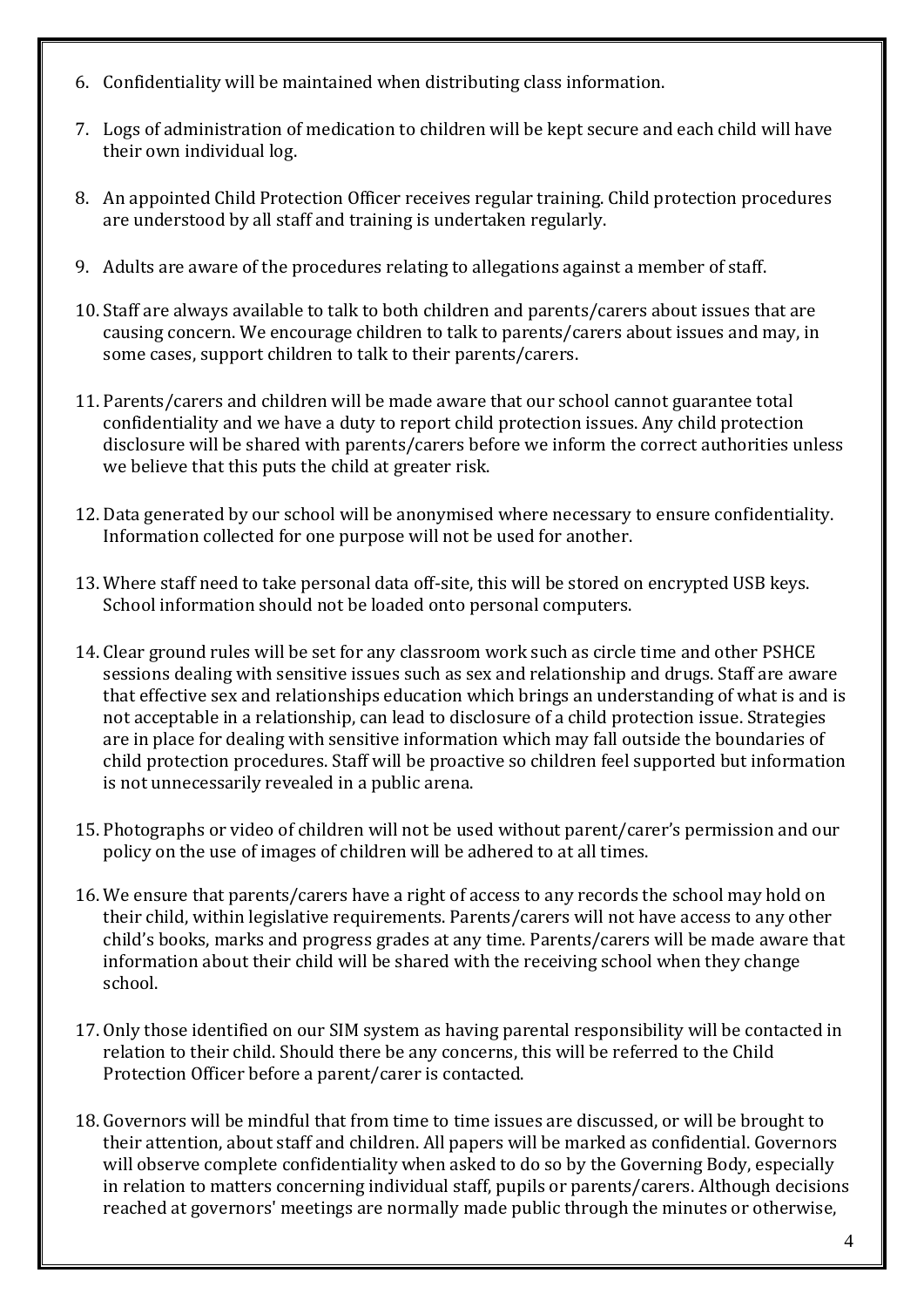the discussions on which decisions are based will be regarded as confidential. Governors should exercise the highest degree of prudence when discussion of potentially contentious issues arises outside Governing Body meetings.

- 19. Health professionals have their own code of practice dealing with confidentiality.
- 20. All requests for information (about our school or stakeholders) by an outside agency or the media will not be commented on by the person to whom the request was made, but will be referred immediately to the Headteacher.

### **Monitoring and Evaluation**

1. This policy will be reviewed annually by the school and ratified by the Governing Body, as part of its monitoring cycle.

# **Appendix**

• Statement of Confidentiality (Attached)

**Previous Policy Approved February 2018**